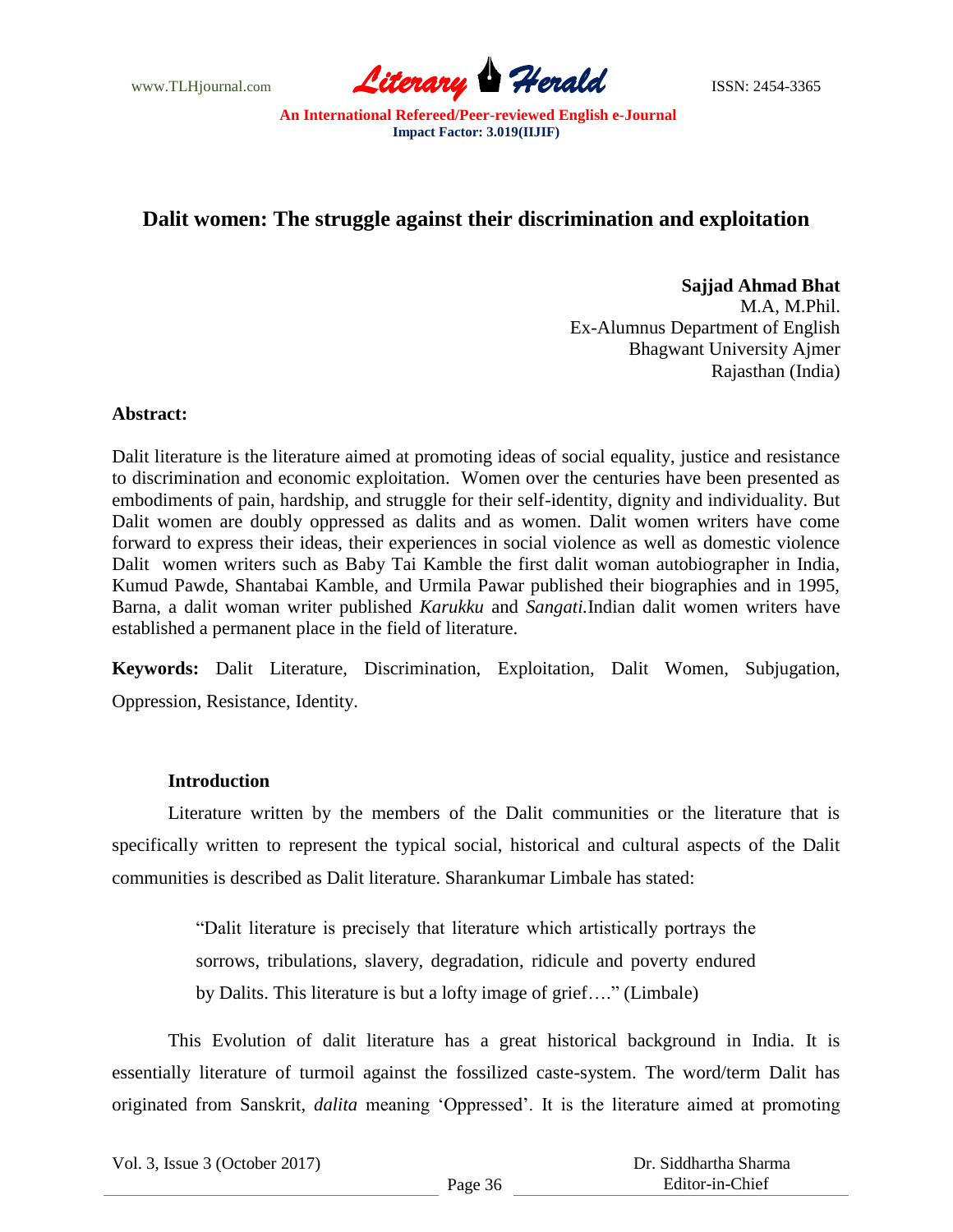

ideas of social equality, justice and resistance to discrimination and economic exploitation. It is the literature that promotes equality and human dignity. Dalit literature has also begun to give space for separate sub-category of women writers from Dalit communities. Indian dalit women writers have established a permanent place in the field of literature, because they have written with a woman's point of view.

Dalit women are considered to be the most underprivileged group left out at the bottom of caste society for centuries. Dalit women believed to be alienated at three levels; caste, class, and gender positions. Dalit women over the centuries have been presented as embodiments of pain, hardship, and struggle for their self-identity, dignity and individuality throughout their life. Dalit women are doubly oppressed as dalits and as women. Being Dalit, they suffer due to caste discrimination and being a woman, victimized by the patriarchal social order both in their homes as well as outside. They are reprimanded and dehumanized not only by upper caste men, but also by men from their own community. Thus, violence against Dalit women is rampant

Dalit women had been trapped in the hands of upper caste, raped, insulted, abused. It is obvious that all women in the world have been degraded to second class citizenship. But dalit women in India suffer more because of their dalit identity. Dalit women are vulnerable to physical, social, economic and domestic violence. She has to strive for upliftment of the family and community as well. They recognized the fact that these women are subjected to such inhuman behavior only because they are dalit women. They struggle for identity, dignity and individuality throughout their life.

Ruth Manorama said, "Dalit women are the "Dalits" among Dalits", because they are thrice alienated on the basis of caste, class and gender. Dalit women has to face gender discrimination being a women, and economic and caste exploitation of being a dalit and at the same time she is oppressed by the patriarchy from which the dalit communities are not free. Dalit women are the victims of physical violence and torture within the families.

Dalit women writers have come forward to express their ideas, their experiences in social violence as well as domestic violence and thus they struggle for resistance with anger and

|  |  | Vol. 3, Issue 3 (October 2017) |  |
|--|--|--------------------------------|--|
|--|--|--------------------------------|--|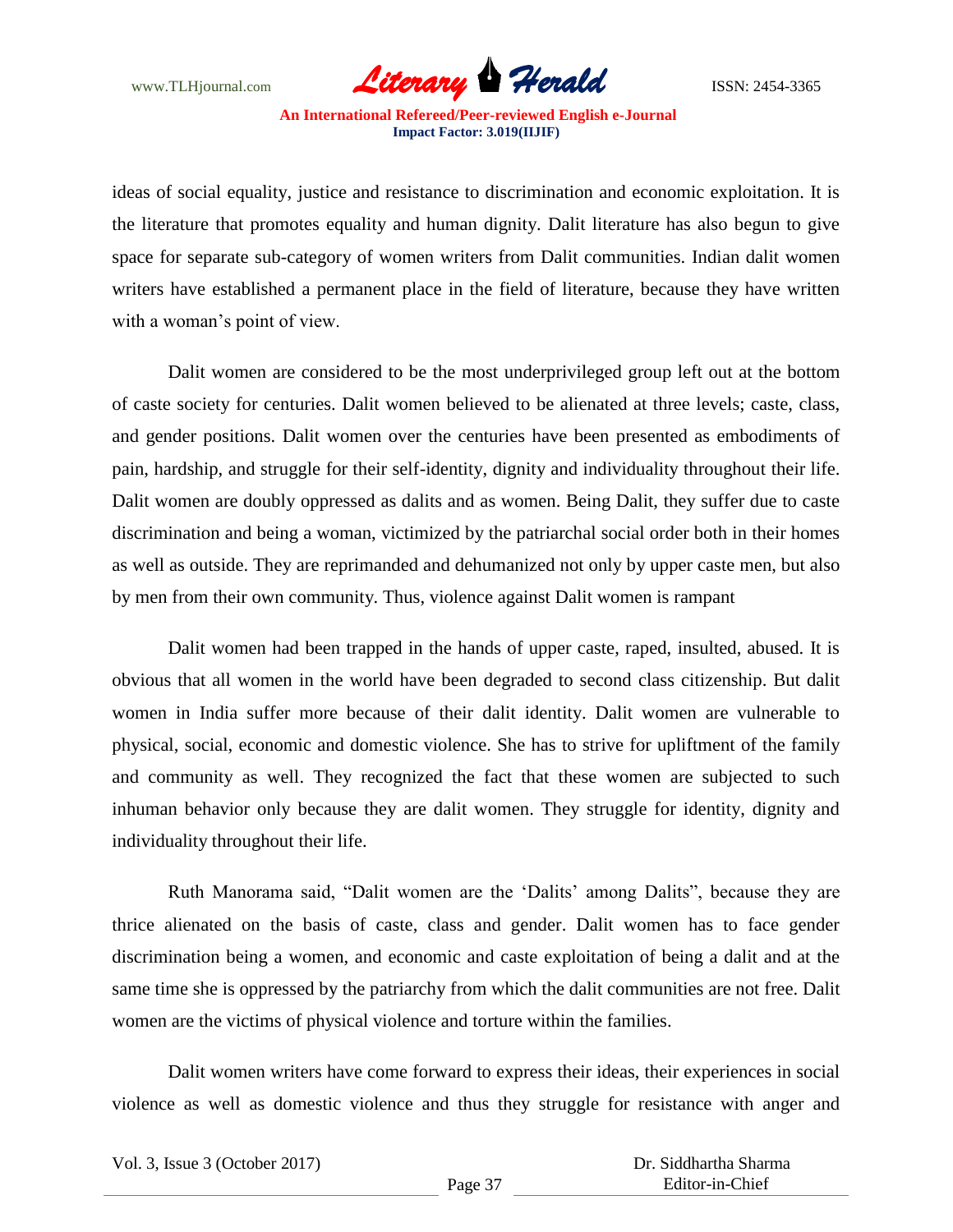

anguish. Their feeling of insecurity is the theme of their writings. Indian dalit women writers have established a permanent place in the field of literature. Dalit women's autobiographies are very honest and outspoken about all kinds of exploitation and subjugation that these women had to tolerate both within and outside their society. Dalit women"s writing has been published widely in various languages in this period. In Marathi, a number of dalit women such as Baby Tai Kamble the first dalit woman autobiographer in India, Kumud Pawde, Shantabai Kamble, and Urmila Pawar published their biographies. In 1995, Barna, a dalit woman writer published *Karukku* and *Sangati.* In 2003, Gogu Shyamala brought out the first compilation of dalit women writing in Telugu: *Nallapoddu.* 

The central theme of Dalit literature is to highlight women as victims of exploitation. Dalit women have rejected their traditional image and have raised their voice against their exploitation.

### **Baby Kamble**

Baby Kamble was a veteran of the Dalit movement in Maharashtra. She had been involved with the struggle from a very young age. Baby Kamble"s autobiography, *Jina Amucha,*  the Marathi original of "*The Prisons We Broke*" is the first work that comes under Dalit Literature that is written by a woman. It is a milestone in the history of Dalit writing in Marathi. The book deals with the two major problems of the society: firstly, the exploitation and oppression of the Dalits by the upper caste Hindus, secondly, the discrimination done towards women in a patriarchal society irrespective of her caste. It is a direct self-assertion of a Dalit woman. Rigid patriarchy and the unjust established caste system is the culprit and cause of exploitation of dalit woman. This autobiography focuses on the plight of dalit woman and dalit community. Baby Kamble narrates the plight of the Dalit women very graphically:

> "In those days, at least one woman in a hundred would have her nose chopped off. You may well ask why. It's because of the sasu, who would poison her son"s mind. These sasus ruined lives of innocent women forever. Every day the maharwada would resound with the cries of hapless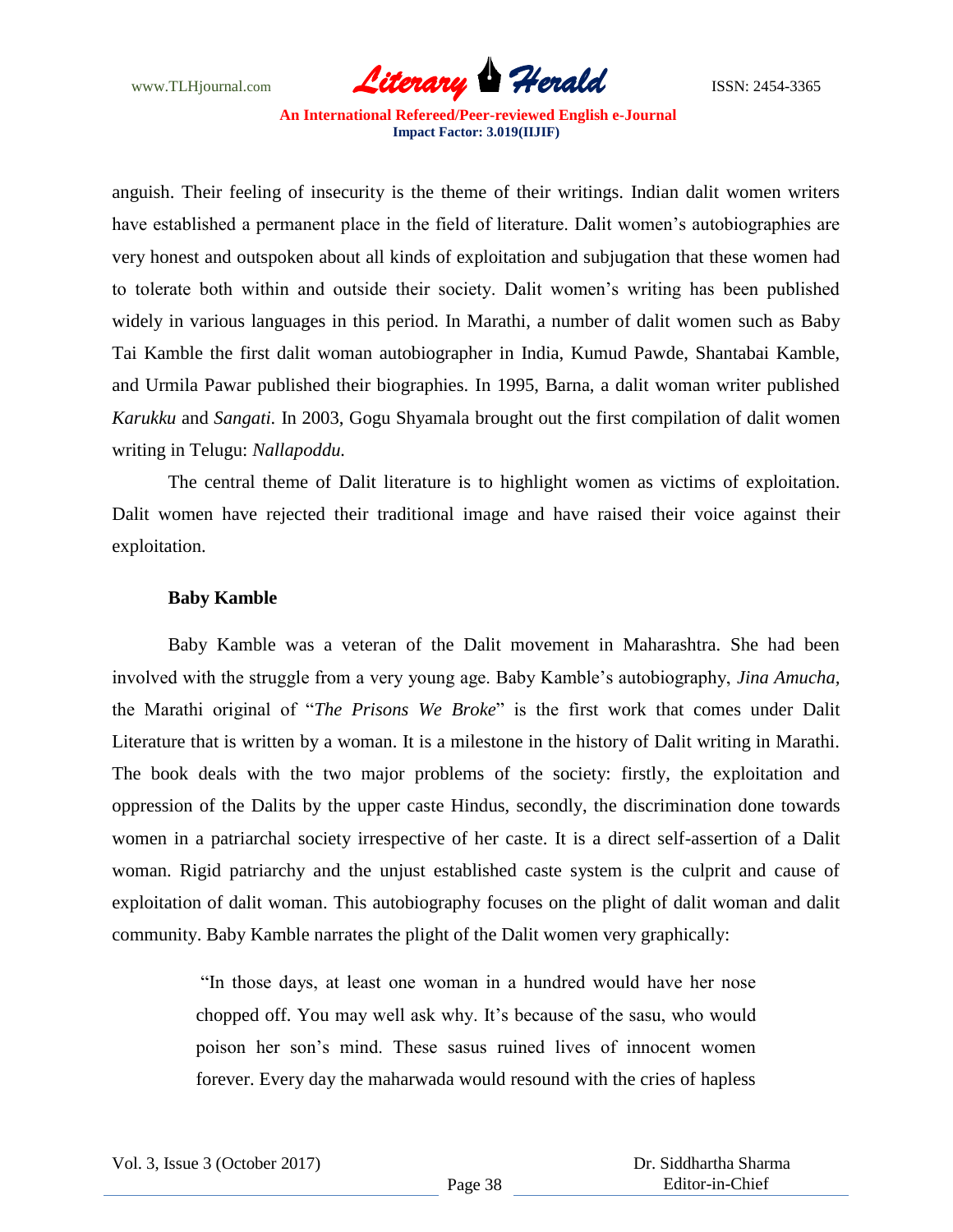

women in some house or the other. Husbands, flogging their wives as if they were beasts, would do so until the sticks broke with the effort. The heads of these women would break open, their backbones would be crushed, and some would collapse unconscious. But there was nobody to care for them. They had no food to eat, no proper clothing to cover their bodies; their hair would remain uncombed and tangled, dry from lack of oil. Women led the most miserable existence. The entire day, the poor daughters-in-law would serve the entire household like a slave. The sasu, sasra, brothers and sisters-in-law, the neighbours- she had to serve one and all. The household chores were no less tortuous. Many daughters-in-law would try to run away to escape this torture." (Kamble: "*The Prisons We Broke* Translated by Maya Pandit*'*)

Sometimes the humiliation is so much that it is biting to the reader with his/ her sensibility. Kamble describes the painful fate of Mahar women during the period of their pregnancy as:

> "Of course, it was only the more fortunate who could enjoy the luxury of eating cooked jowar, though this was the cheapest grain available. Many new mothers had to go hungry. They would lie down pining for few morsels while hunger gnawed at their insides. Most women suffered this fate. Labour pains, mishandling by the midwife, wounds inflicted by onlookers" nails, ever-gnawing hunger, infected wounds with pus oozing out, hot water baths, hot coals, profuse sweating-everything caused the new mother"s condition to worsen and she would end up getting a burning fever. On most occasions it was tetanus. The family would have to look after the infant on the one hand and the suffering mother on the other! There would be neither food nor money! Only unlimited grief and suffering! The fever was often called madanvayu."(Kamble: "*The Prisons We Broke'* Translated by Maya Pandit)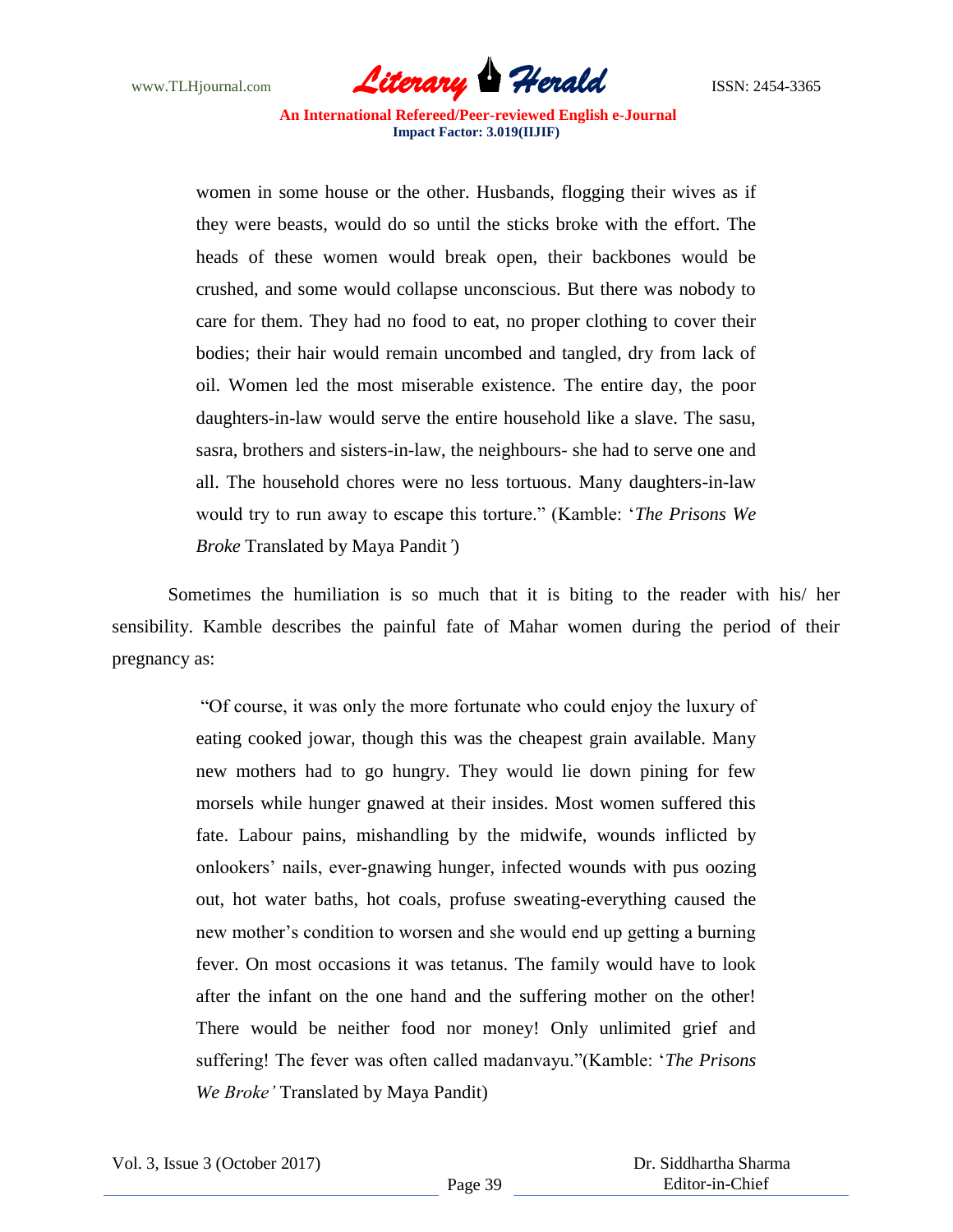

Baby Kamble"s Autobiography "*The Prisons We Broke'* highlights the plight of the Dalit Women especially from the Mahar caste of Western Maharashtra. It also depicts the transformation in their life due to Ambedkarite Movement. Dalit Women gave up all the customs and religious beliefs which made them slave for thousand years and they accepted a new way of life which realized their status as Human beings.

Baby Kamble presented a clear picture of dalit women in past 50 years living in western Maharashtra. She clearly showed her anger toward the chaturvarna system of Hinduism as well as against the patriarchal order predominant among Mahars. This autobiography is self-critique of Hindu Social system. Through her narration she brings to the forefront the plight of dalit woman and the plight of dalit community.

#### **Bama Faustina**

Bama Faustina is the most distinguished Dalit feminist writer in Tamil. Bama"s "*Sangati'*  is a unique Dalit feminist narrative. It is mainly concerned with women"s movement in India. The theme of Sangati is "Subjugation to Celebration." Bama has personally experienced it. She sums up their situations in following lines:

> "Everywhere you look, you see blows and beatings, shame and humiliation……….Became we have not been to school or learnt anything, we go about like slaves all our lives, from the day we are born till the day we die, As if we are blind, even though we have eyes". (Sangati)

Bama"s *Sangati* highlights the gender discrimination and the situation of women in a subaltern community by narrating the life of various dalit women. Bama"s "*Sangati*" is based on the community"s identity. The novel talks about the Paraiya community who are doubly oppressed. Women are presented as wage earners and it is upon them to bear the burden of the family and on the other side men can spend their money lavishly.

The gender discrimination is shown at every stage of life. Women had to lead a restricted life while men are free to live as they like. They were never allowed to go to watch a cinema.

Vol. 3, Issue 3 (October 2017)

 Dr. Siddhartha Sharma Editor-in-Chief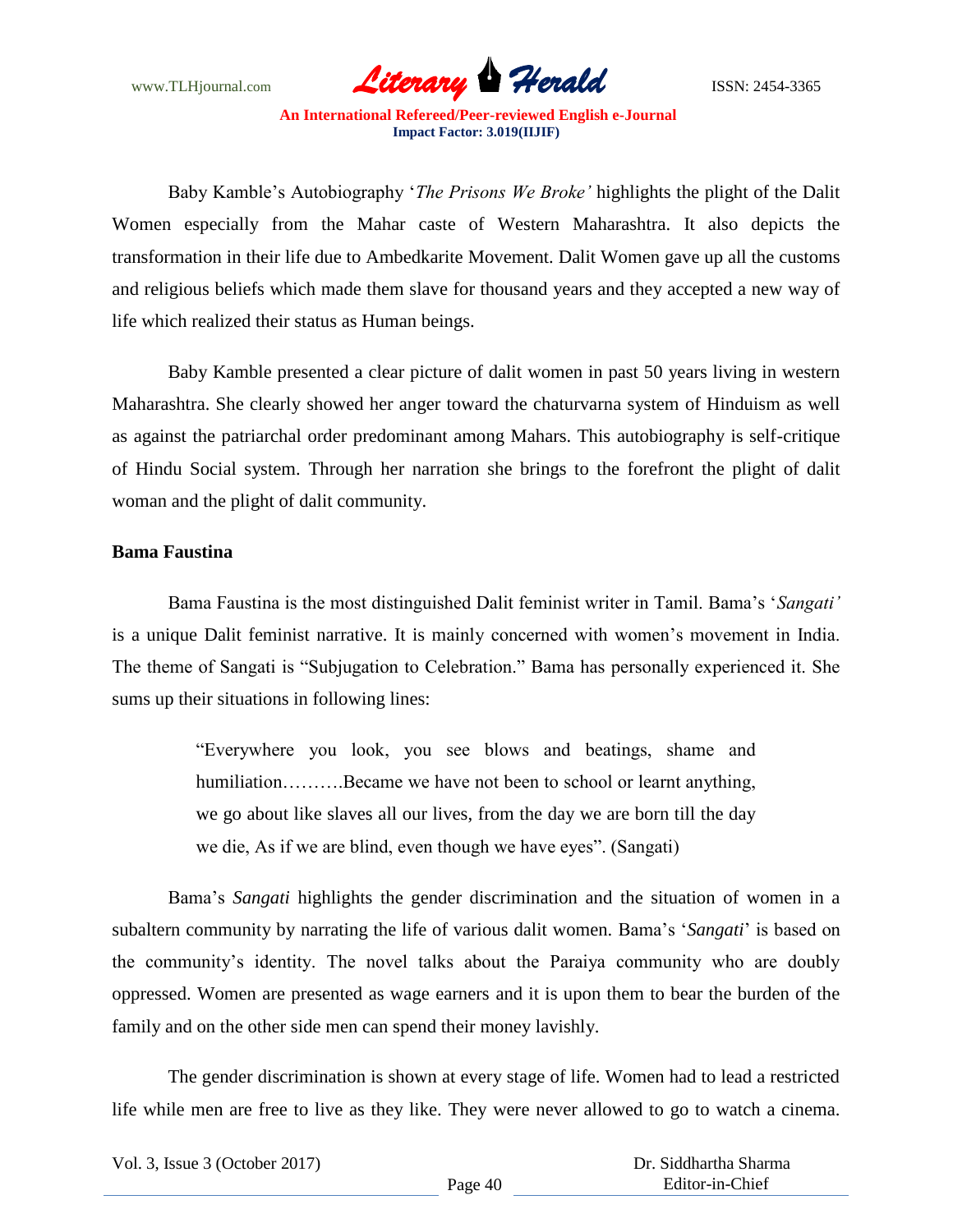

Similarly, if a girl studies a little they can"t stand it. In terms of marriage, men can marry a woman out of the caste but woman cannot do that. If she marries outside the caste then there will be caste riot. Bama recollects the best thing they have in their caste.

> Although there are many good things about us, we tend to forget it all and believe that to be upper caste is best. The grass is always greener on the other side, isn"t it? The way we wear our saris with the pleats at the back and the way we pull our hair back and knot it to one side-all these have their own beauty. But because others have called these uncouth, we have believed that and have wanted to copy upper-caste ways and customs. (Sangati)

Towards the end of the novel Bama narrates her own bitter experience as a Dalit woman. In spite of being educated and working she seems to face many difficulties. Above all the biggest problem she faced is being alone as an unmarried Dalit woman. She had to face questions such as

> What caste are you? What"s your religion? Where do you work? How much do you earn? How old are you? Are you married? Why haven"t you married yet? Are you going to marry at all? Why not? They will keep on pestering away like this.(Sangati)

Bama through her novel "Sangati" tries to unfold the oppression of Dalit women. She portrays the events that take place in the everyday life of Dalit women. "Sangati" shows how Dalit women faced the gender biasness from their childhood. Boys and girls have different games to play with. Games like Kabadi and Marbles were meant for boys. Girls play at cooking, getting married and other domestic matters. Dalit girls were hardly enjoying their childhood. The boys are given more respect and they will eat as much as they wish and run to play. Girls must stay at home and keep working. Bama"s grandmother was no exception, in the words of Bama,

> She cared for her grandsons much more than she cared for us. If she brought anything home when she returned from work, it was always the

|  |  | Vol. 3, Issue 3 (October 2017) |  |
|--|--|--------------------------------|--|
|--|--|--------------------------------|--|

 Dr. Siddhartha Sharma Editor-in-Chief